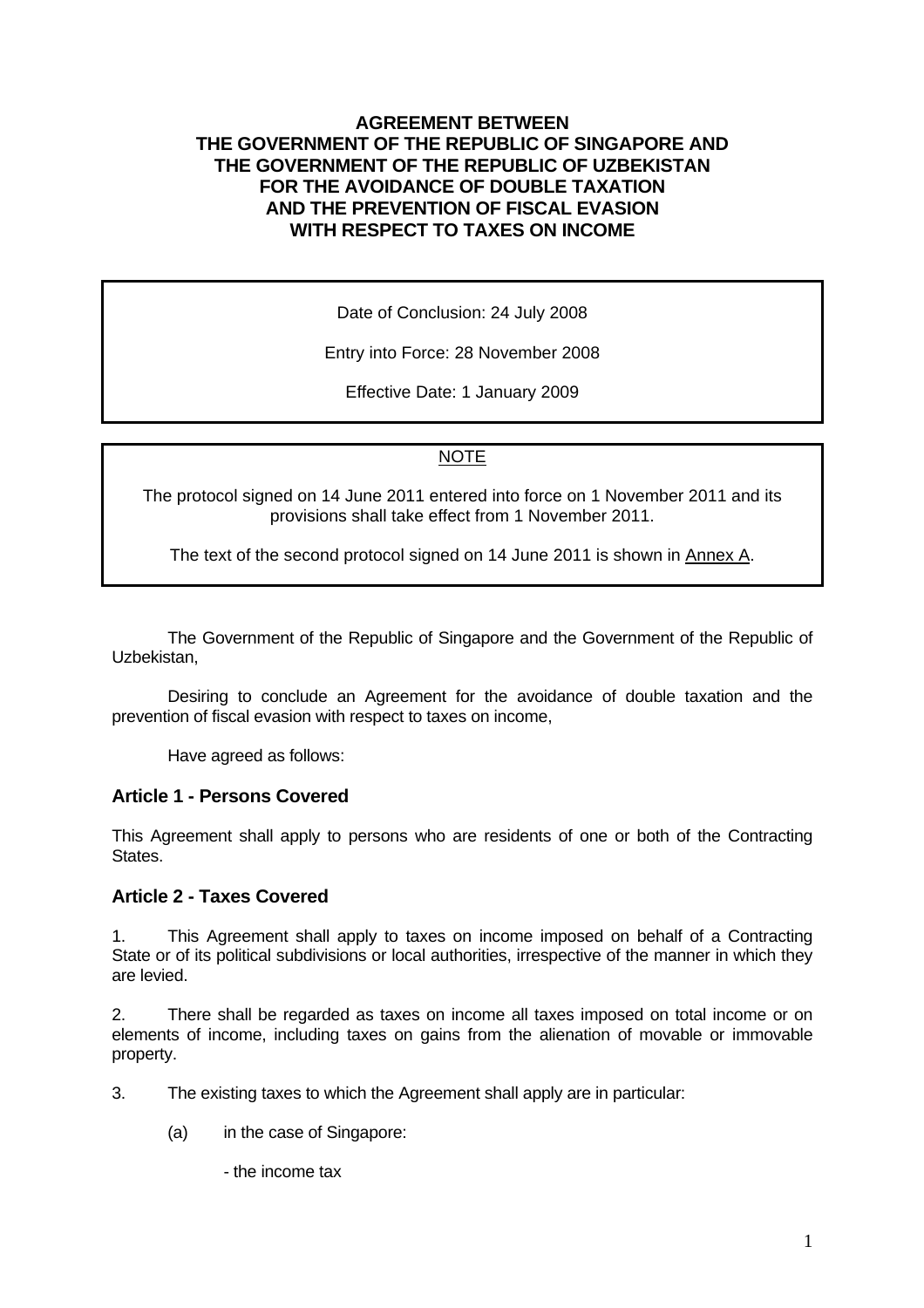(hereinafter referred to as "Singapore tax");

- (b) in the case of Uzbekistan:
	- (i) the tax on income (profit) of legal persons;
	- (ii) the tax on income of individuals;

(hereinafter referred to as "Uzbekistan tax").

4. The Agreement shall apply also to any identical or substantially similar taxes that are imposed after the date of signature of the Agreement in addition to, or in place of, the existing taxes. The competent authorities of the Contracting States shall notify each other of any significant changes that have been made in their respective taxation laws.

#### **Article 3 - General Definitions**

- 1. For the purposes of this Agreement, unless the context otherwise requires:
	- (a) the term "Singapore" means the Republic of Singapore and when used in a geographical sense, the term "Singapore" includes the territorial waters of Singapore and any area extending beyond the limits of the territorial waters of Singapore, and the sea-bed and subsoil of any such area, which has been or may hereafter be designated under the laws of Singapore and in accordance with international law as an area over which Singapore has sovereign rights for the purposes of exploring and exploiting the natural resources, whether living or non-living;
	- (b) the term "Uzbekistan" means the Republic of Uzbekistan and by the use in the geographical sense includes its territory, the territorial waters and air space over them where the Republic of Uzbekistan may exercise sovereign rights and jurisdiction, including rights to use the subsoil and natural resources, in accordance with international law and laws of the Republic of Uzbekistan;
	- (c) the terms "a Contracting State" and "the other Contracting State" mean Uzbekistan or Singapore as the context requires;
	- (d) the term "person" includes an individual, a company and any other body of persons;
	- (e) the term "company" means any body corporate or any entity that is treated as a body corporate for tax purposes;
	- (f) the terms "enterprise of a Contracting State" and "enterprise of the other Contracting State" mean respectively an enterprise carried on by a resident of a Contracting State and an enterprise carried on by a resident of the other Contracting State;
	- (g) the term "international traffic" means any transport by a ship, aircraft or road or railway vehicle operated by an enterprise of a Contracting State, except when the ship, aircraft or road or railway vehicle is operated solely between places in the other Contracting State;
	- (h) the term "competent authority" means: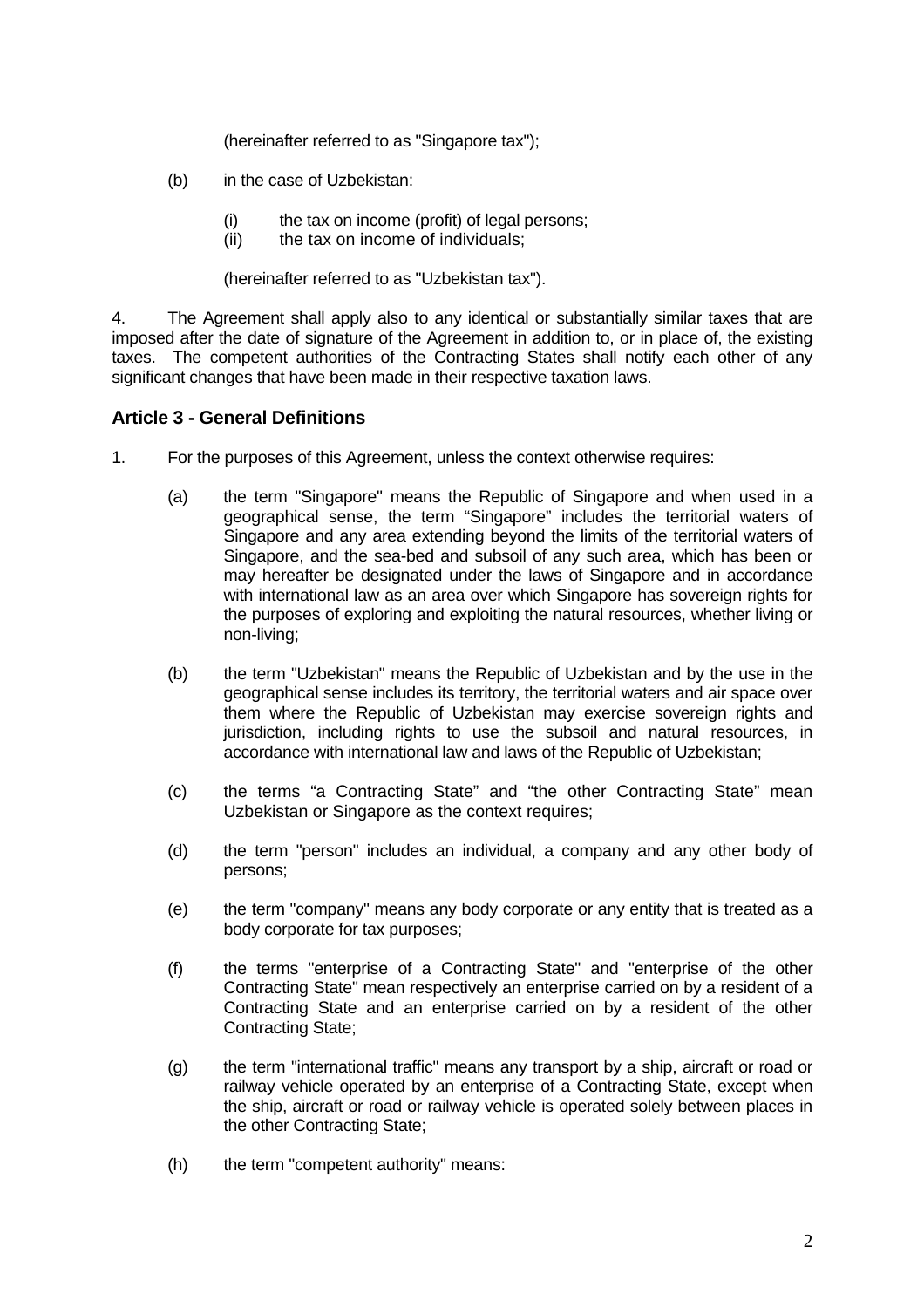- (i) in the case of Singapore, the Minister for Finance or his authorised representative;
- (ii) in the case of Uzbekistan, the State Tax Committee or its authorised representative;
- (i) the term "national" means:
	- (i) any individual possessing the nationality or citizenship of that Contracting State;
	- (ii) any legal person, partnership or association deriving its status as such from the laws in force in that Contracting State.
- (j) the term "statutory body" means a body constituted by any statute of a Contracting State and performing functions which would otherwise be performed by the Government of that Contracting State.

2. As regards the application of the Agreement at any time by a Contracting State, any term not defined therein shall, unless the context otherwise requires, have the meaning that it has at that time under the law of that State for the purposes of the taxes to which the Agreement applies, any meaning under the applicable tax laws of that State prevailing over a meaning given to the term under other laws of that State.

## **Article 4 - Resident**

1. For the purposes of this Agreement, the term "resident of a Contracting State" means any person who, under the laws of that State, is liable to tax therein by reason of his domicile, residence, place of incorporation, place of management or any other criterion of a similar nature, and also includes that State and any political subdivision, local authority or statutory body thereof.

2. Where by reason of the provisions of paragraph 1 an individual is a resident of both Contracting States, then his status shall be determined as follows:

- (a) he shall be deemed to be a resident only of the State in which he has a permanent home available to him; if he has a permanent home available to him in both States, he shall be deemed to be a resident only of the State with which his personal and economic relations are closer (centre of vital interests);
- (b) if the State in which he has his centre of vital interests cannot be determined, or if he has not a permanent home available to him in either State, he shall be deemed to be a resident only of the State in which he has an habitual abode;
- (c) if he has an habitual abode in both States or in neither of them, he shall be deemed to be a resident only of the State of which he is a national;
- (d) in any other case, the competent authorities of the Contracting States shall settle the question by mutual agreement.

3. Where by reason of the provisions of paragraph 1 a person other than an individual is a resident of both Contracting States, then it shall be deemed to be a resident only of the State in which its place of effective management is situated. If its place of effective management cannot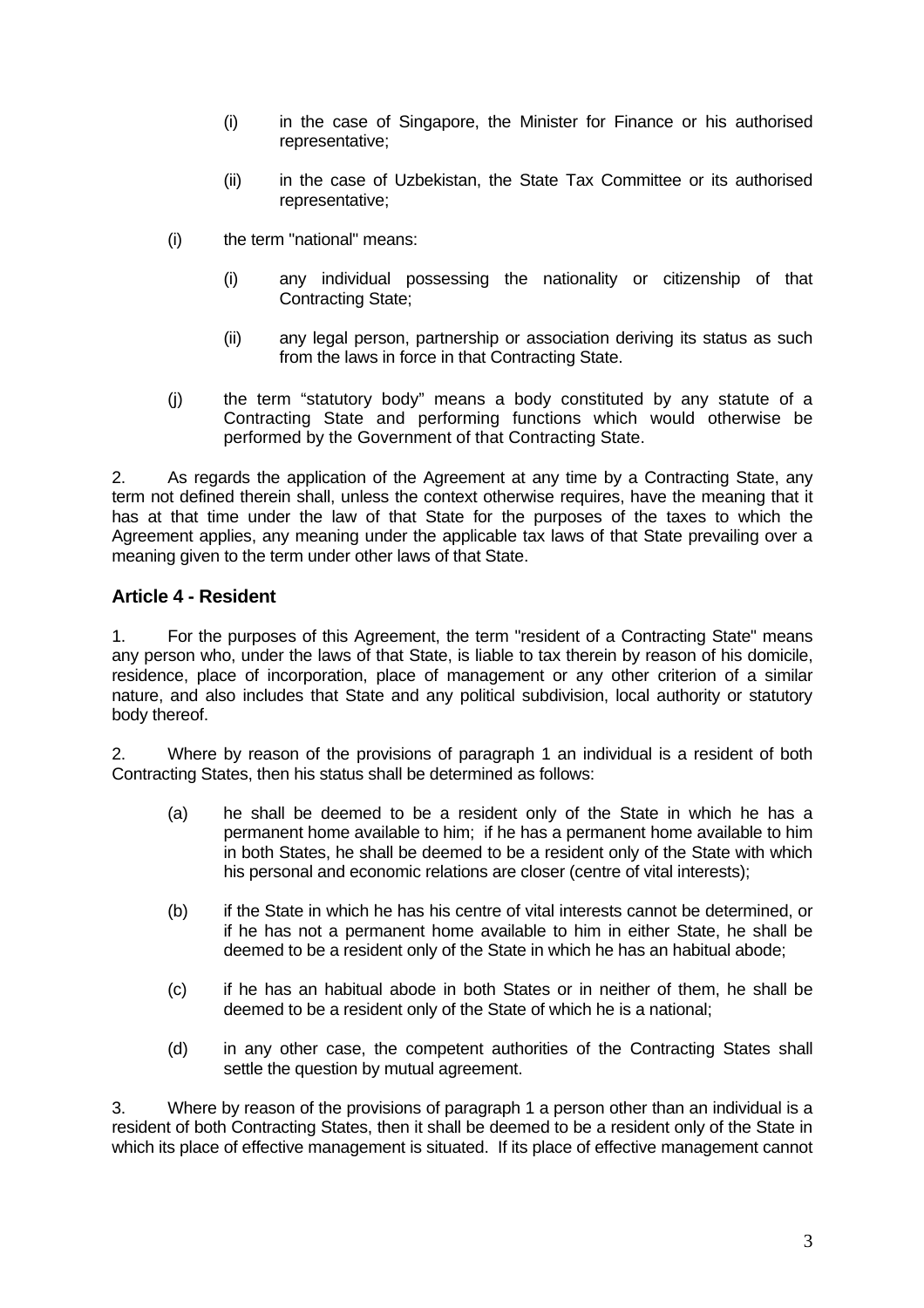be determined, the competent authorities of the Contracting States shall settle the question by mutual agreement.

#### **Article 5 - Permanent Establishment**

1. For the purposes of this Agreement, the term "permanent establishment" means a fixed place of business through which the business of an enterprise is wholly or partly carried on.

- 2. The term "permanent establishment" includes especially:
	- (a) a place of management;
	- (b) a branch;
	- (c) an office;
	- (d) a factory;
	- (e) a workshop; and
	- (f) a mine, an oil or gas well, a quarry or any other place of extraction of natural resources.
- 3. The term "permanent establishment" also includes:
	- (a) a building site, a construction, installation or assembly project, or supervisory activities connected therewith, but only where such site, project or activities lasts for more than 12 months;
	- (b) the furnishing of services, including consultancy services, by an enterprise of a Contracting State through employees or other personnel engaged by the enterprise for such purpose, but only where activities of that nature continue (for the same or a connected project) within the other Contracting State for a period or periods aggregating more than 183 days in any twelve-month period.

4. Notwithstanding the preceding provisions of this Article, the term "permanent establishment" shall be deemed not to include:

- (a) the use of facilities solely for the purpose of storage, display or delivery of goods or merchandise belonging to the enterprise;
- (b) the maintenance of a stock of goods or merchandise belonging to the enterprise solely for the purpose of storage, display or delivery;
- (c) the maintenance of a stock of goods or merchandise belonging to the enterprise solely for the purpose of processing by another enterprise;
- (d) the maintenance of a fixed place of business solely for the purpose of purchasing goods or merchandise or of collecting information, for the enterprise;
- (e) the maintenance of a fixed place of business solely for the purpose of carrying on, for the enterprise, any other activity of a preparatory or auxiliary character;
- (f) the maintenance of a fixed place of business solely for any combination of activities mentioned in sub-paragraphs (a) to (e), provided that the overall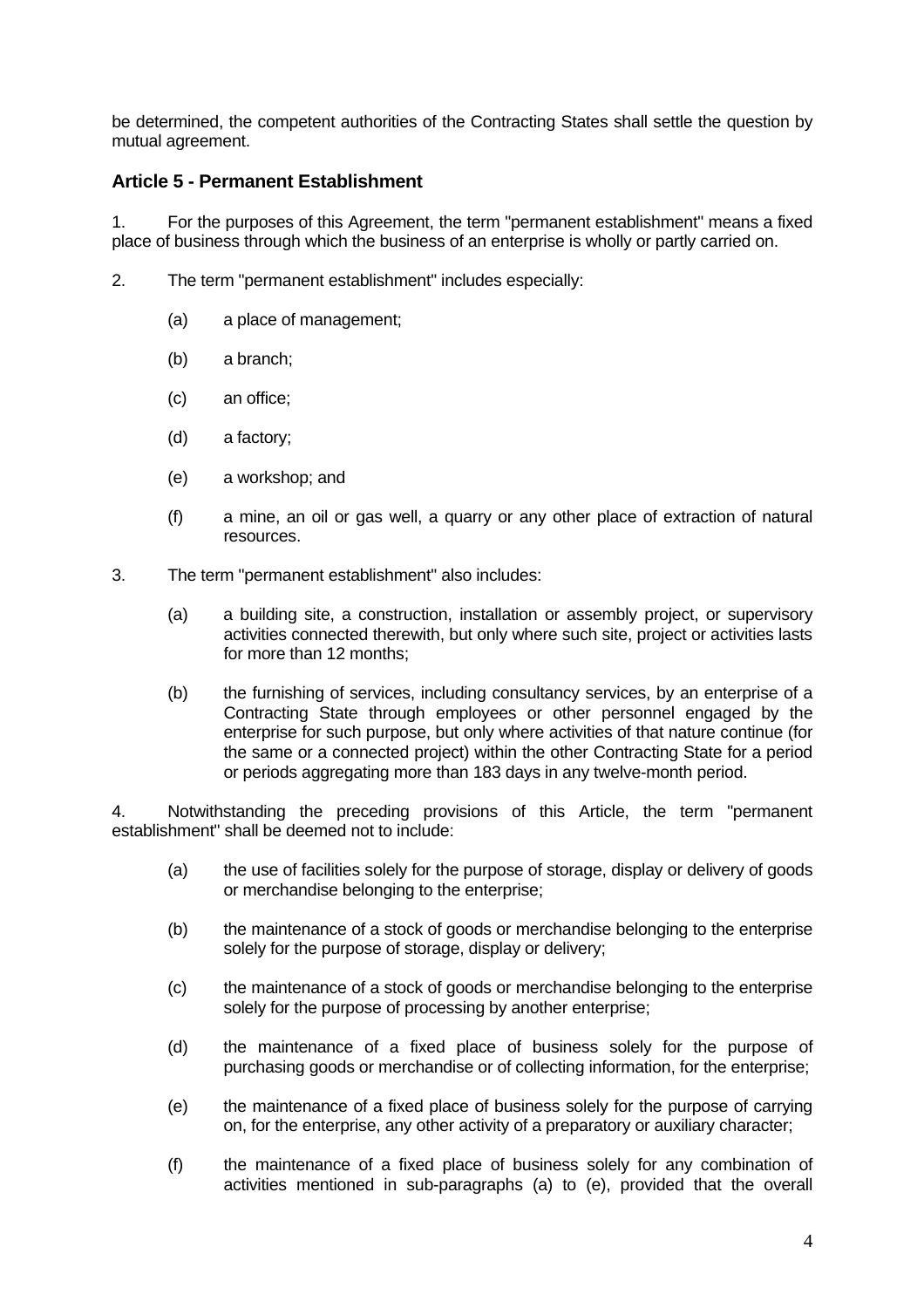activity of the fixed place of business resulting from this combination is of a preparatory or auxiliary character.

5. Notwithstanding the provisions of paragraphs 1 and 2, where a person - other than an agent of an independent status to whom paragraph 6 applies - is acting on behalf of an enterprise and has, and habitually exercises, in a Contracting State an authority to conclude contracts in the name of the enterprise, that enterprise shall be deemed to have a permanent establishment in that State in respect of any activities which that person undertakes for the enterprise, unless the activities of such person are limited to those mentioned in paragraph 4 which, if exercised through a fixed place of business, would not make this fixed place of business a permanent establishment under the provisions of that paragraph.

6. An enterprise shall not be deemed to have a permanent establishment in a Contracting State merely because it carries on business in that State through a broker, general commission agent or any other agent of an independent status, provided that such persons are acting in the ordinary course of their business.

7. The fact that a company which is a resident of a Contracting State controls or is controlled by a company which is a resident of the other Contracting State, or which carries on business in that other State (whether through a permanent establishment or otherwise), shall not of itself constitute either company a permanent establishment of the other.

# **Article 6 - Income From Immovable Property**

1. Income derived by a resident of a Contracting State from immovable property (including income from agriculture or forestry) situated in the other Contracting State may be taxed in that other State.

2. The term "immovable property" shall have the meaning which it has under the law of the Contracting State in which the property in question is situated. The term shall in any case include property accessory to immovable property, livestock and equipment used in agriculture and forestry, rights to which the provisions of general law respecting landed property apply, usufruct of immovable property and rights to variable or fixed payments as consideration for the working of, or the right to work, mineral deposits, sources and other natural resources; ships, aircraft, road or railway vehicles shall not be regarded as immovable property.

3. The provisions of paragraph 1 shall apply to income derived from the direct use, letting, or use in any other form of immovable property.

4. The provisions of paragraphs 1 and 3 shall also apply to the income from immovable property of an enterprise and to income from immovable property used for the performance of independent personal services.

## **Article 7 - Business Profits**

1. The profits of an enterprise of a Contracting State shall be taxable only in that State unless the enterprise carries on business in the other Contracting State through a permanent establishment situated therein. If the enterprise carries on business as aforesaid, the profits of the enterprise may be taxed in the other State but only so much of them as is attributable to that permanent establishment.

2. Subject to the provisions of paragraph 3, where an enterprise of a Contracting State carries on business in the other Contracting State through a permanent establishment situated therein, there shall in each Contracting State be attributed to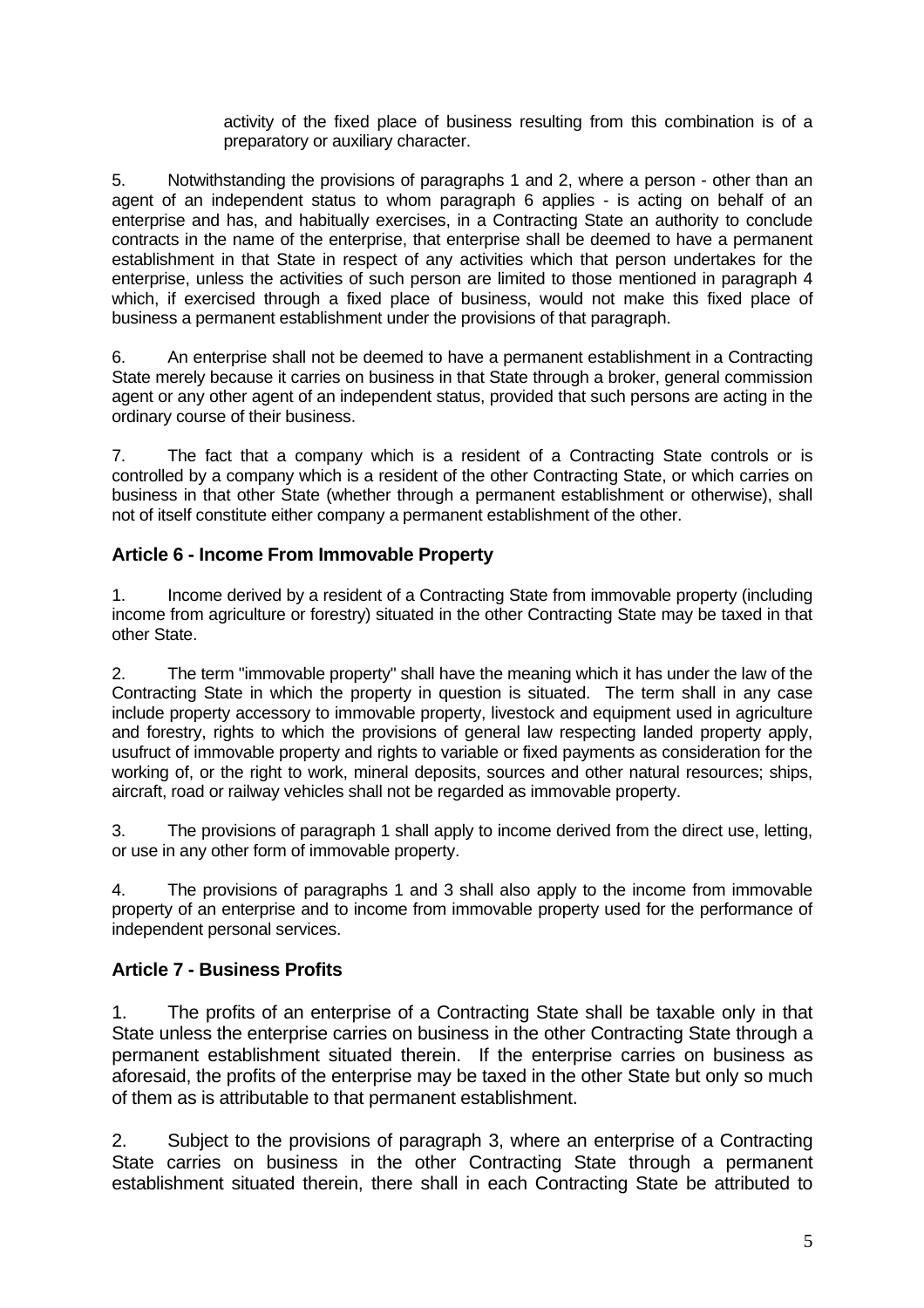that permanent establishment the profits which it might be expected to make if it were a distinct and separate enterprise engaged in the same or similar activities under the same or similar conditions and dealing wholly independently with the enterprise of which it is a permanent establishment.

3. In the determination of the profits of a permanent establishment, there shall be allowed as deductions expenses which are incurred for the purposes of the permanent establishment including executive and general administrative expenses so incurred, whether in the State in which the permanent establishment is situated or elsewhere, taking into consideration any applicable tax law or regulation. However, no such deduction shall be allowed in respect of amounts, if any, paid (otherwise than towards reimbursement of actual expenses) by the permanent establishment to the head office of the enterprise or any of its other offices, by way of royalties, fees or other similar payments in return for the use of patents or other rights, or by way of commission, for specific services performed or for management, or, except in the case of a banking enterprise, by way of interest on moneys lent to the permanent establishment. Likewise, no account shall be taken, in the determination of the profits of a permanent establishment, for amounts charged (otherwise than towards reimbursement of actual expenses), by the permanent establishment to the head office of the enterprise or any of its other offices, by way of royalties, fees or other similar payments in return for the use of patents or other rights, or by way of commission for specific services performed or for management, or, except in the case of a banking enterprise, by way of interest on moneys lent to the head office of the enterprise or any of its other offices.

4. No profits shall be attributed to a permanent establishment by reason of the mere purchase by that permanent establishment of goods or merchandise for the enterprise.

5. For the purposes of the preceding paragraphs, the profits to be attributed to the permanent establishment shall be determined by the same method year by year unless there is good and sufficient reason to the contrary.

6. Where profits include items of income which are dealt with separately in other Articles of this Agreement, then the provisions of those Articles shall not be affected by the provisions of this Article.

# **Article 8 - International Transport**

1. Profits derived by an enterprise of a Contracting State from the operation of ships, aircraft or road or railway vehicles in international traffic shall be taxable only in that State.

2. For the purposes of this Article, profits from the operation of ships or aircraft in international traffic shall include:

- (a) profits from the rental on a bareboat basis of ships or aircraft; and
- (b) profits from the use, maintenance or rental of containers (including trailers and related equipment for the transport of containers), used for the transport of goods or merchandise;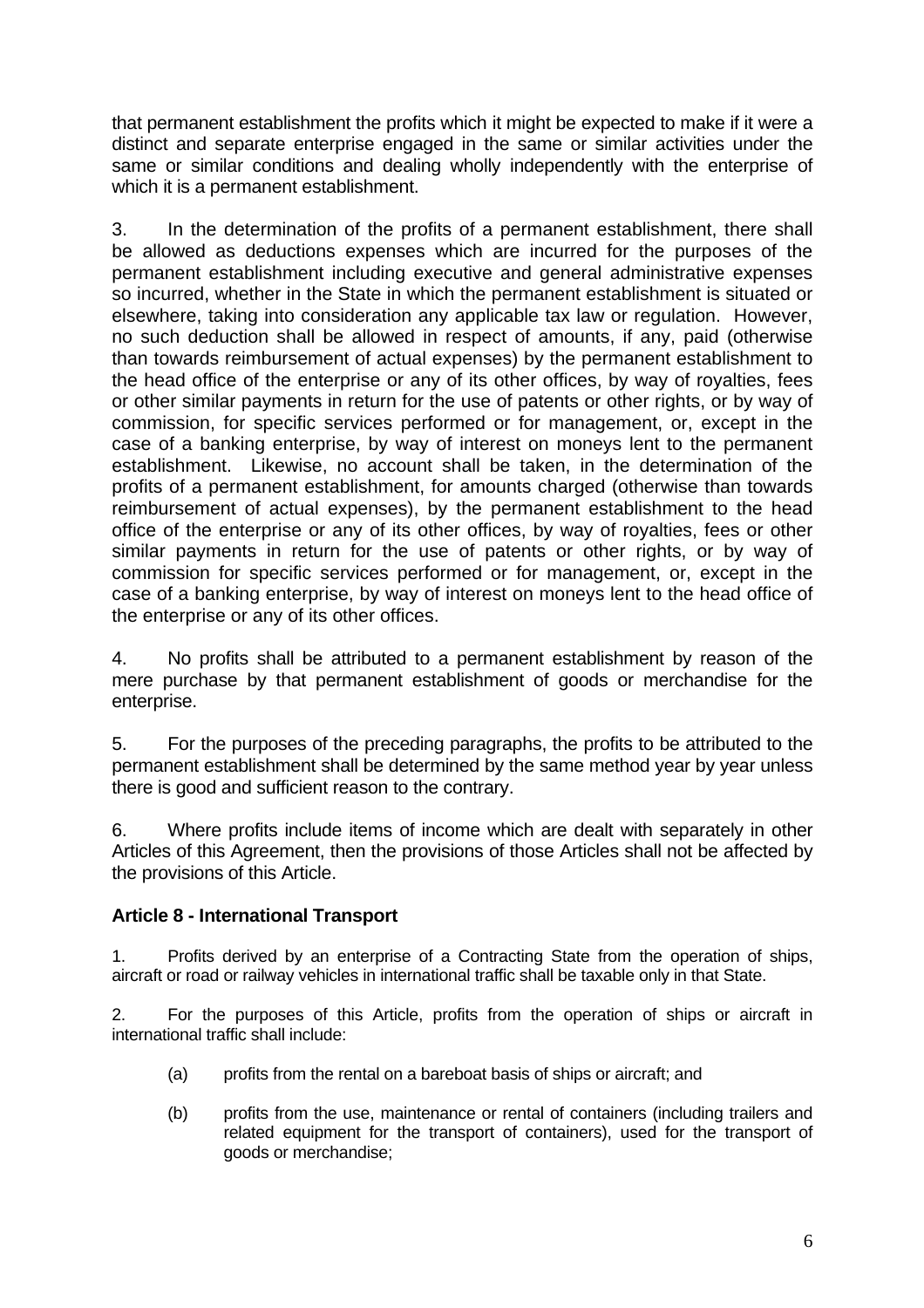where such rental or such use, maintenance or rental, as the case may be, is incidental to the operation of ships or aircraft in international traffic.

3. The provisions of paragraphs 1 and 2 shall also apply to profits from the participation in a pool, a joint business or an international operating agency.

#### **Article 9 - Associated Enterprises**

- 1. Where
	- (a) an enterprise of a Contracting State participates directly or indirectly in the management, control or capital of an enterprise of the other Contracting State, or
	- (b) the same persons participate directly or indirectly in the management, control or capital of an enterprise of a Contracting State and an enterprise of the other Contracting State,

and in either case conditions are made or imposed between the two enterprises in their commercial or financial relations which differ from those which would be made between independent enterprises, then any profits which would, but for those conditions, have accrued to one of the enterprises, but, by reason of those conditions, have not so accrued, may be included in the profits of that enterprise and taxed accordingly.

2. Where a Contracting State includes, in accordance with the provisions of paragraph 1, in the profits of an enterprise of that State - and taxes accordingly - profits on which an enterprise of the other Contracting State has been charged to tax in that other State and where the competent authorities of the Contracting States agree, upon consultation, that all or part of the profits so included are profits which would have accrued to the enterprise of the firstmentioned State if the conditions made between the two enterprises had been those which would have been made between independent enterprises, then that other State shall make an appropriate adjustment to the amount of the tax charged therein on those agreed profits. In determining such adjustment, due regard shall be had to the other provisions of this Agreement.

## **Article 10 - Dividends**

1. Dividends paid by a company which is a resident of a Contracting State to a resident of the other Contracting State may be taxed in that other State.

2. However, such dividends may also be taxed in the Contracting State of which the company paying the dividends is a resident and according to the laws of that State, but if the beneficial owner of the dividends is a resident of the other Contracting State, the tax so charged shall not exceed 5 per cent of the gross amount of the dividends.

 This paragraph shall not affect the taxation of the company in respect of the profits out of which the dividends are paid.

3. The term "dividends" as used in this Article means income from shares, "jouissance" shares or "jouissance" rights, mining shares, founders' shares or other rights, not being debtclaims, participating in profits, as well as income from other corporate rights which is subjected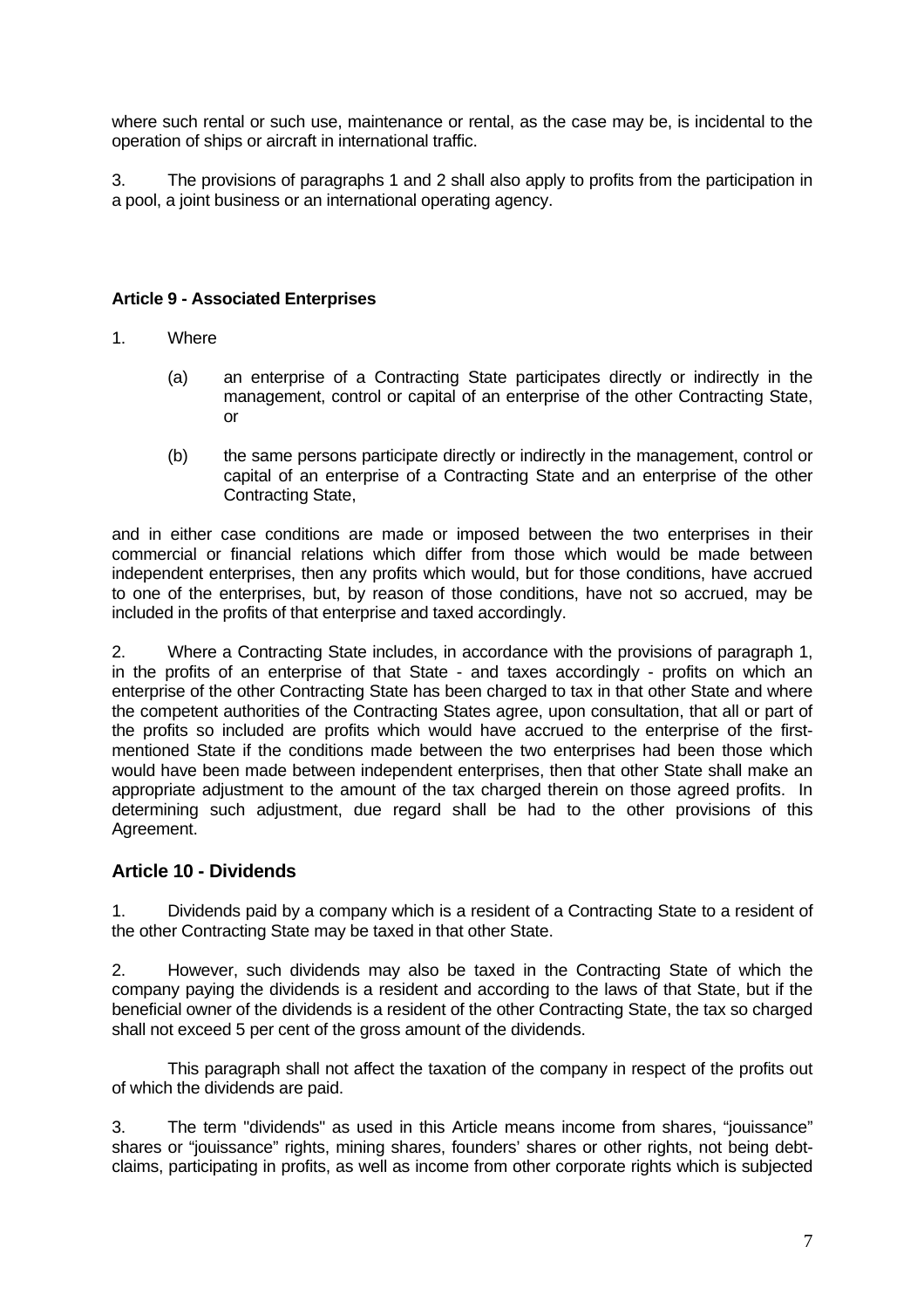to the same taxation treatment as income from shares by the laws of the State of which the company making the distribution is a resident.

4. The provisions of paragraphs 1 and 2 shall not apply if the beneficial owner of the dividends, being a resident of a Contracting State, carries on business in the other Contracting State of which the company paying the dividends is a resident, through a permanent establishment situated therein, or performs in that other State independent personal services from a fixed base situated therein, and the holding in respect of which the dividends are paid is effectively connected with such permanent establishment or fixed base. In such case the provisions of Article 7 or Article 14, as the case may be, shall apply.

5. Where a company which is a resident of a Contracting State derives profits or income from the other Contracting State, that other State may not impose any tax on the dividends paid by the company, except insofar as such dividends are paid to a resident of that other State or insofar as the holding in respect of which the dividends are paid is effectively connected with a permanent establishment or a fixed base situated in that other State, nor subject the company's undistributed profits to a tax on undistributed profits, even if the dividends paid or the undistributed profits consist wholly or partly of profits or income arising in such other State.

# **Article 11 - Interest**

1. Interest arising in a Contracting State and paid to a resident of the other Contracting State may be taxed in that other State.

2. However, such interest may also be taxed in the Contracting State in which it arises and according to the laws of that State, but if the beneficial owner of the interest is a resident of the other Contracting State, the tax so charged shall not exceed 5 per cent of the gross amount of the interest.

3. The term "interest" as used in this Article means income from debt-claims of every kind, whether or not secured by mortgage and whether or not carrying a right to participate in the debtor's profits, and in particular, income from government securities and income from bonds or debentures, including premiums and prizes attaching to such securities, bonds or debentures. Penalty charges for late payment shall not be regarded as interest for the purpose of this Article.

4. The provisions of paragraphs 1 and 2 shall not apply if the beneficial owner of the interest, being a resident of a Contracting State, carries on business in the other Contracting State in which the interest arises, through a permanent establishment situated therein, or performs in that other State independent personal services from a fixed base situated therein, and the debt-claim in respect of which the interest is paid is effectively connected with such permanent establishment or fixed base. In such case the provisions of Article 7 or Article 14, as the case may be, shall apply.

5. Interest shall be deemed to arise in a Contracting State when the payer is a resident of that State. Where, however, the person paying the interest, whether he is a resident of a Contracting State or not, has in Contracting State a permanent establishment or a fixed base in connection with which the indebtedness on which the interest is paid was incurred, and such interest is borne by such permanent establishment or fixed base, then such interest shall be deemed to arise in the State in which the permanent establishment or fixed base is situated.

6. Where, by reason of a special relationship between the payer and the beneficial owner or between both of them and some other person, the amount of the interest, having regard to the debt-claim for which it is paid, exceeds the amount which would have been agreed upon by the payer and the beneficial owner in the absence of such relationship, the provisions of this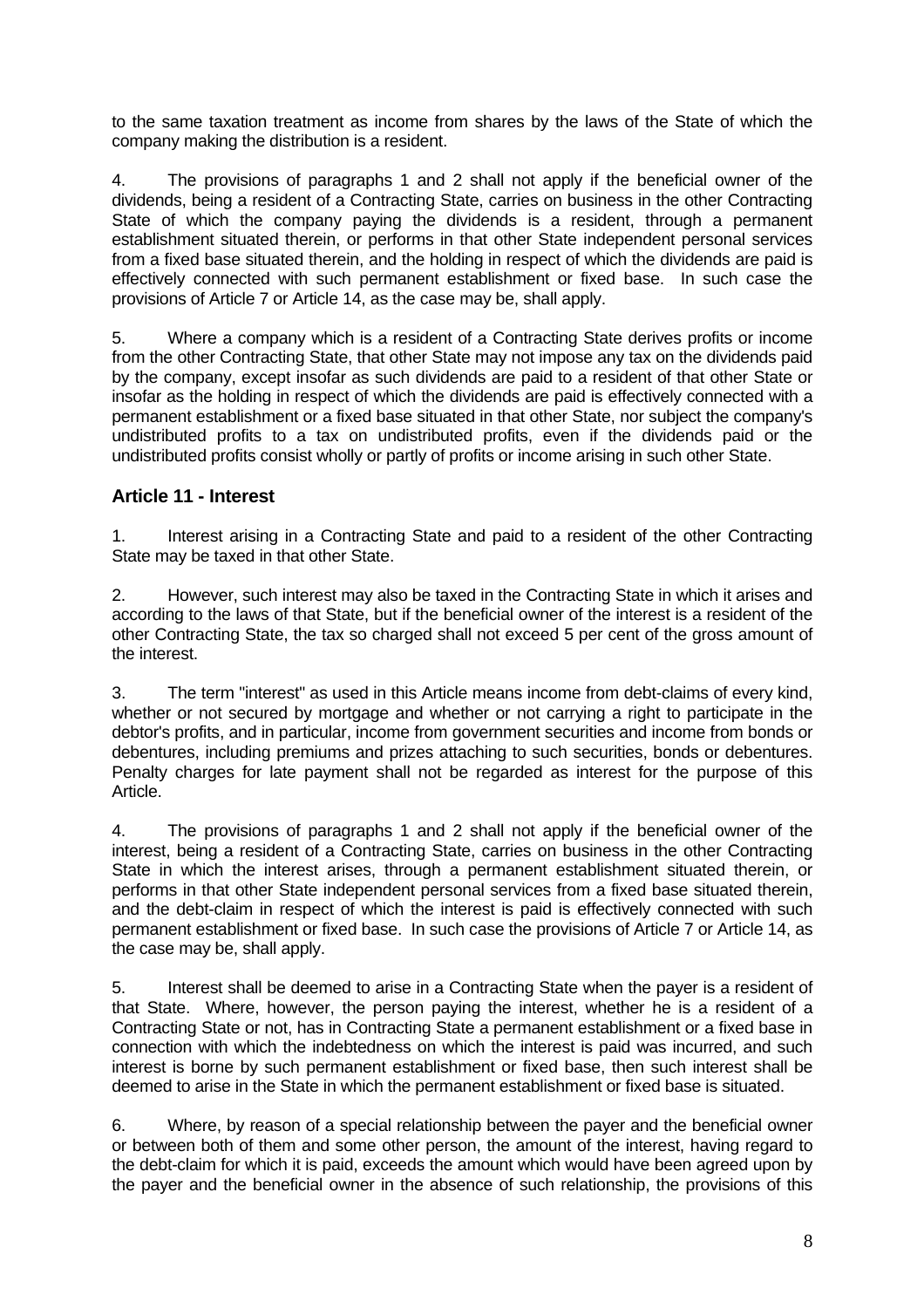Article shall apply only to the last-mentioned amount. In such case, the excess part of the payments shall remain taxable according to the laws of each Contracting State, due regard being had to the other provisions of this Agreement.

# **Article 12 - Royalties**

1. Royalties arising in a Contracting State and paid to a resident of the other Contracting State may be taxed in that other State.

2. However, such royalties may also be taxed in the Contracting State in which they arise and according to the laws of that State, but if the beneficial owner of the royalties is a resident of the other Contracting State, the tax so charged shall not exceed 8 per cent of the gross amount of the royalties.

3. The term "royalties" as used in this Article means payments of any kind received as a consideration for the use of, or the right to use, any copyright of literary, artistic or scientific work including cinematograph films, and films or tapes for radio or television broadcasting, any computer software, patent, trade mark, design or model, plan, secret formula or process or for information concerning industrial, commercial or scientific experience.

4. The provisions of paragraphs 1 and 2 shall not apply if the beneficial owner of the royalties, being a resident of a Contracting State, carries on business in the other Contracting State in which the royalties arise, through a permanent establishment situated therein, or performs in that other State independent personal services from a fixed base situated therein, and the right or property in respect of which the royalties are paid is effectively connected with such permanent establishment or fixed base. In such case, the provisions of Article 7 or Article 14, as the case may be, shall apply.

5. Royalties shall be deemed to arise in a Contracting State when the payer is a resident of that State. Where, however, the person paying the royalties, whether he is a resident of a Contracting State or not, has in a Contracting State a permanent establishment or a fixed base in connection with which the liability to pay the royalties was incurred, and such royalties are borne by such permanent establishment or fixed base, then such royalties shall be deemed to arise in the Contracting State in which the permanent establishment or fixed base is situated.

6. Where, by reason of a special relationship between the payer and the beneficial owner or between both of them and some other person, the amount of the royalties, having regard to the use, right or information for which they are paid, exceeds the amount which would have been agreed upon by the payer and the beneficial owner in the absence of such relationship, the provisions of this Article shall apply only to the last-mentioned amount. In such case, the excess part of the payments shall remain taxable according to the laws of each Contracting State, due regard being had to the other provisions of this Agreement.

# **Article 13 - Capital Gains**

1. Gains derived by a resident of a Contracting State from the alienation of immovable property referred to in Article 6 and situated in the other Contracting State may be taxed in that other State.

2. Gains from the alienation of movable property forming part of the business property of a permanent establishment which an enterprise of a Contracting State has in the other Contracting State or of movable property pertaining to a fixed base available to a resident of a Contracting State in the other Contracting State for the purpose of performing independent personal services, including such gains from the alienation of such a permanent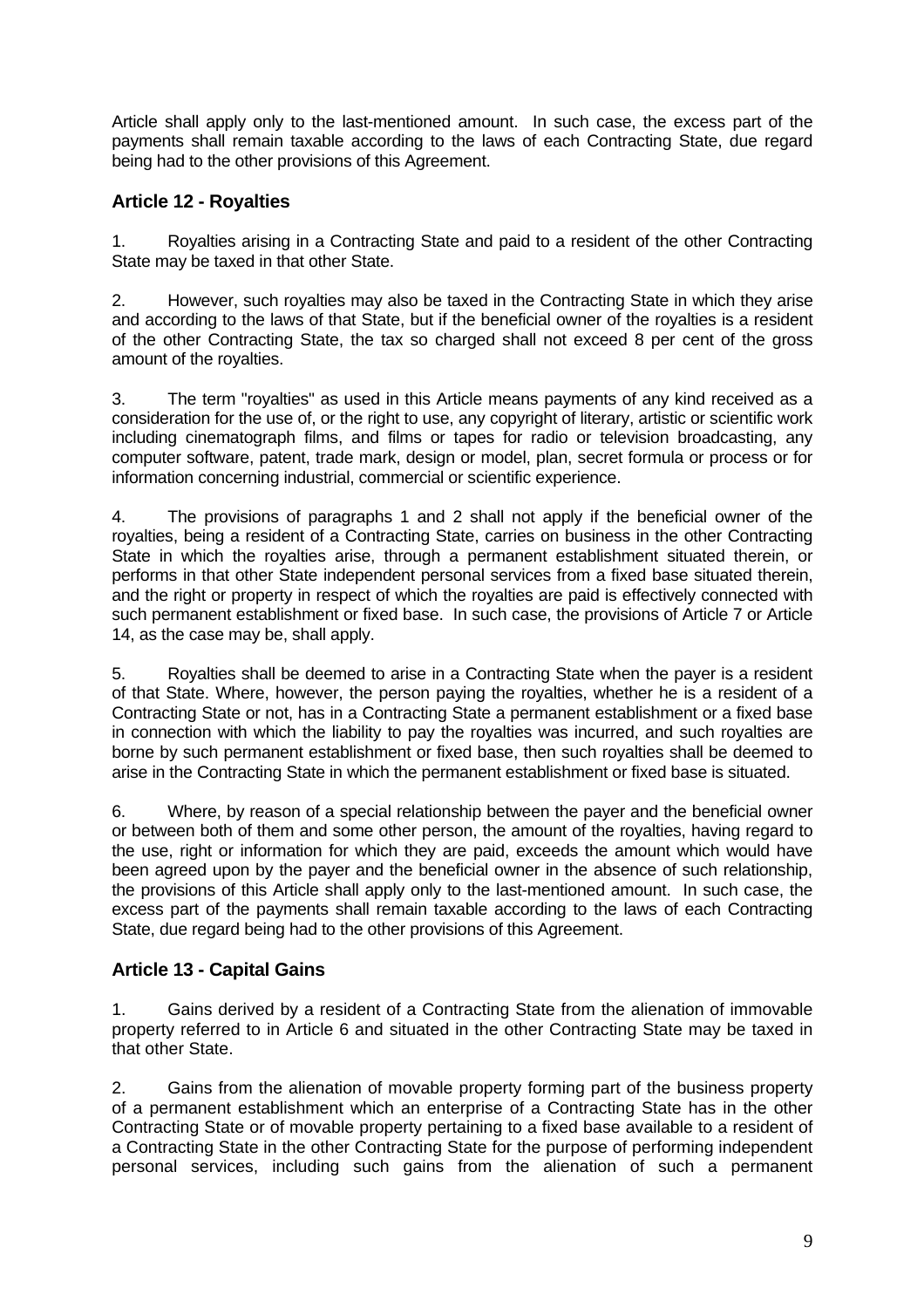establishment (alone or with the whole enterprise) or of such fixed base, may be taxed in that other State.

3. Gains derived by a resident of a Contracting State from the alienation of ships, aircraft or road or railway vehicles operated in international traffic, or movable property pertaining to the operation of such ships, aircraft or road or railway vehicles, shall be taxable only in that State.

4. Gains from the alienation of any property other than that referred to in the preceding paragraphs of this Article shall be taxable only in the Contracting State of which the alienator is a resident.

## **Article 14 - Independent Personal Services**

1. Income derived by an individual who is a resident of a Contracting State in respect of professional services or other similar activities of an independent character shall be taxable only in that Contracting State except in the following circumstances, when such income may also be taxed in the other Contracting State:

- (a) if he has a fixed base regularly available to him in the other Contracting State for the purpose of performing his activities; in that case, only so much of the income as is attributable to that fixed base may be taxed in that other Contracting State; or
- (b) if his stay in the other Contracting State is for a period or periods exceeding in the aggregate 183 days in any twelve-month period; in that case, only so much of the income as is derived from his activities performed in that other Contracting State may be taxed in that other Contracting State.

2. The term "professional services" includes especially independent scientific, literary, artistic, educational or teaching activities as well as the independent activities of physicians, lawyers, engineers, architects, dentists and accountants.

## **Article 15 - Dependent Personal Services**

1. Subject to the provisions of Articles 16, 18 and 19, salaries, wages and other similar remuneration derived by a resident of a Contracting State in respect of an employment shall be taxable only in that State unless the employment is exercised in the other Contracting State. If the employment is so exercised, such remuneration as is derived therefrom may be taxed in that other State.

2. Notwithstanding the provisions of paragraph 1, remuneration derived by a resident of a Contracting State in respect of an employment exercised in the other Contracting State shall be taxable only in the first-mentioned State if:

- (a) the recipient is present in the other State for a period or periods not exceeding in the aggregate 183 days in any twelve-month period; and
- (b) the remuneration is paid by, or on behalf of, an employer who is not a resident of the other State; and
- (c) the remuneration is not borne by a permanent establishment or a fixed base which the employer has in the other State.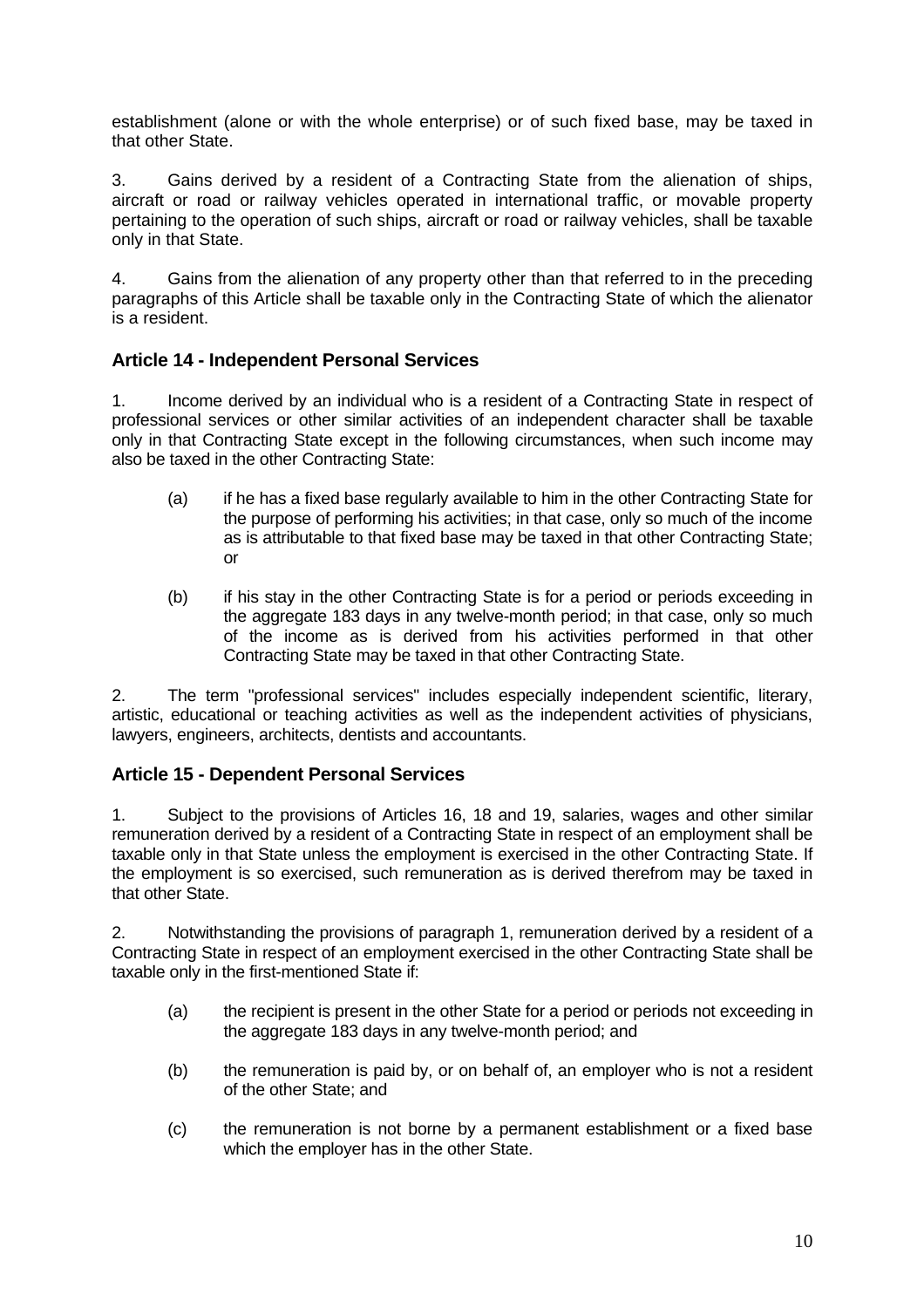3. Notwithstanding the preceding provisions of this Article, remuneration derived in respect of an employment exercised aboard a ship, aircraft or road or railway vehicle operated in international traffic by an enterprise of a Contracting State shall be taxable only in that State. However, if the remuneration is derived by a resident of the other Contracting State, it may also be taxed in that other State.

## **Article 16 - Directors' Fees**

 Directors' fees and other similar payments derived by a resident of a Contracting State in his capacity as a member of the board of directors of a company which is a resident of the other Contracting State may be taxed in that other State.

## **Article 17 - Artistes And Sportsmen**

1. Notwithstanding the provisions of Articles 14 and 15, income derived by a resident of a Contracting State as an entertainer, such as a theatre, motion picture, radio or television artiste, or a musician, or as a sportsman, from his personal activities as such exercised in the other Contracting State, may be taxed in that other State.

2. Where income in respect of personal activities exercised by an entertainer or a sportsman in his capacity as such accrues not to the entertainer or sportsman himself but to another person, that income may, notwithstanding the provisions of Articles 7, 14 and 15, be taxed in the Contracting State in which the activities of the entertainer or sportsman are exercised.

3. The provisions of paragraphs 1 and 2 shall not apply to income derived from activities exercised in a Contracting State by an artiste or a sportsman if the visit to that State is wholly or mainly supported by public funds of one or both of the Contracting States or political subdivisions or local authorities or statutory bodies thereof. In such case, the income shall be taxable only in the Contracting State in which the artiste or the sportsman is a resident.

## **Article 18 - Pensions**

Subject to the provisions of paragraph 2 of Article 19, pensions and other similar remuneration paid to a resident of a Contracting State in consideration of past employment shall be taxable only in that State.

## **Article 19 - Government Service**

1. (a) Salaries, wages and other similar remuneration, other than a pension, paid by a Contracting State or a political subdivision, a local authority or a statutory body thereof to an individual in respect of services rendered to that State or subdivision, authority or body shall be taxable only in that State.

(b) However, such salaries, wages and other similar remuneration shall be taxable only in the other Contracting State if the services are rendered in that State and the individual is a resident of that State who:

- (i) is a national of that State; or
- (ii) did not become a resident of that State solely for the purpose of rendering the services.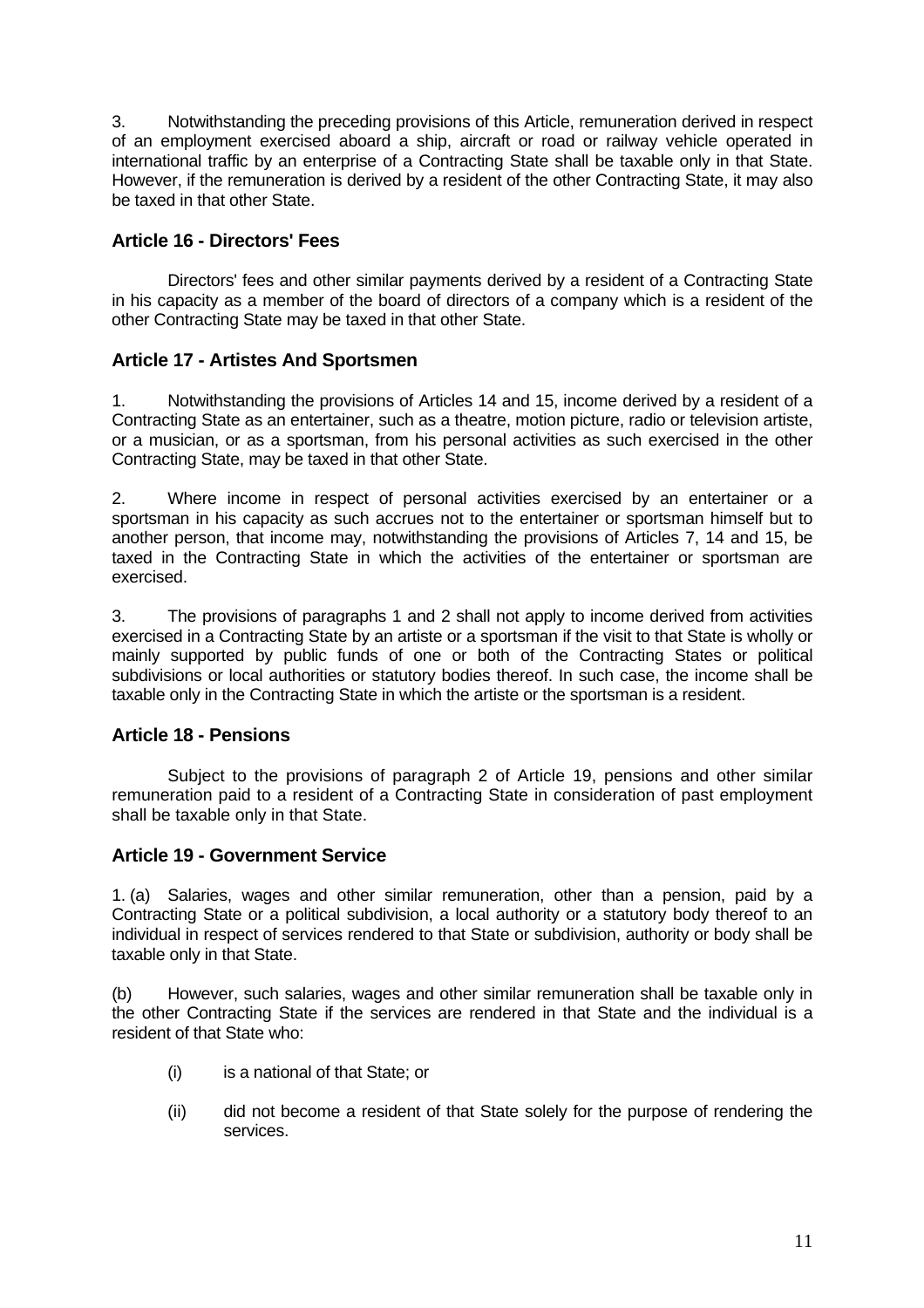2. (a) Any pension paid by, or out of funds created by, a Contracting State or a political subdivision, a local authority or a statutory body thereof to an individual in respect of services rendered to that State or subdivision, authority or body shall be taxable only in that State.

(b) However, such pension shall be taxable only in the other Contracting State if the individual is a resident of, and a national of, that State.

3. The provisions of Articles 15, 16, 17 and 18 shall apply to salaries, wages and other similar remuneration, and to pensions, in respect of services rendered in connection with a business carried on by a Contracting State or a political subdivision, a local authority or a statutory body thereof.

#### **Article 20 - Students**

 Payments which a student or business apprentice who is or was immediately before visiting a Contracting State a resident of the other Contracting State and who is present in the first-mentioned State solely for the purpose of his education or training receives for the purpose of his maintenance, education or training shall not be taxed in that State, provided that such payments arise from sources outside that State.

## **Article 21 - Other Income**

1. Items of income of a resident of a Contracting State, wherever arising, not dealt with in the foregoing Articles of this Agreement shall be taxable only in that State.

2. The provisions of paragraph 1 shall not apply to income, other than income from immovable property as defined in paragraph 2 of Article 6, if the recipient of such income, being a resident of a Contracting State, carries on business in the other Contracting State through a permanent establishment situated therein, or performs in that other State independent personal services from a fixed base situated therein, and the right or property in respect of which the income is paid is effectively connected with such permanent establishment or fixed base. In such case the provisions of Article 7 or Article 14, as the case may be, shall apply.

3. Notwithstanding the provisions of paragraphs 1 and 2, items of income of a resident of a Contracting State not dealt with in the foregoing Articles of this Agreement and arising in the other Contracting State may also be taxed in that other State.

## **Article 22 - Elimination Of Double Taxation**

1. In the case of Singapore, double taxation shall be avoided as follows:

Where a resident of Singapore derives income from Uzbekistan which, in accordance with the provisions of this Agreement, may be taxed in Uzbekistan, Singapore shall, subject to its laws regarding the allowance as a credit against Singapore tax of tax payable in any country other than Singapore, allow the Uzbekistan tax paid, whether directly or by deduction, as a credit against the Singapore tax payable on the income of that resident. Where such income is a dividend paid by a company which is a resident of Uzbekistan to a resident of Singapore which is a company owning directly or indirectly not less than 10 per cent of the share capital of the first-mentioned company, the credit shall take into account the Uzbekistan tax paid by that company on the portion of its profits out of which the dividend is paid. The credit shall not, however, exceed that part of the Singapore tax, as computed before the credit is given, which is appropriate to such item of income.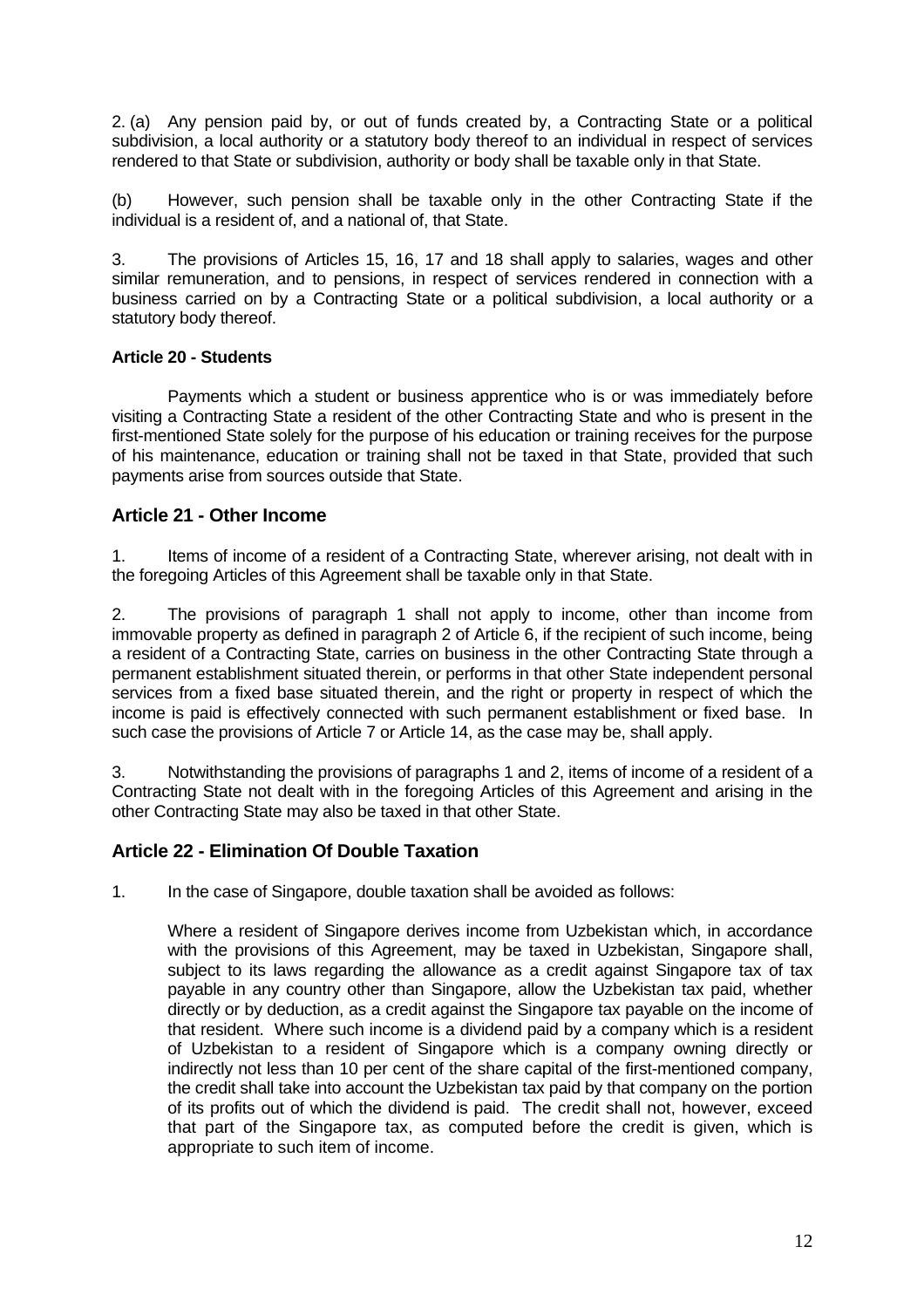2. In the case of Uzbekistan, double taxation shall be avoided as follows:

Where a resident of Uzbekistan derives income which, in accordance with the provisions of this Agreement, may be taxed in Singapore, Uzbekistan shall allow as a deduction from the tax on the income of that resident, an amount equal to the income tax paid in Singapore.

Such deduction shall not, however, exceed that part of the tax on income, as computed before the deduction is given, which is attributable to the income which may be taxed in Singapore.

## **Article 23 - Non-Discrimination**

1. Nationals of a Contracting State shall not be subjected in the other Contracting State to any taxation or any requirement connected therewith, which is other or more burdensome than the taxation and connected requirements to which nationals of that other State in the same circumstances, in particular with respect to residence, are or may be subjected.

2. The taxation on a permanent establishment which an enterprise of a Contracting State has in the other Contracting State shall not be less favourably levied in that other State than the taxation levied on enterprises of that other State carrying on the same activities.

- 3. Nothing in this Article shall be construed as obliging a Contracting State to grant to:
	- (a) residents of the other Contracting State any personal allowances, reliefs and reductions for tax purposes which it grants to its own residents; or
	- (b) nationals of the other Contracting State those personal allowances, reliefs and reductions for tax purposes which it grants to its own nationals who are not residents of that State or to such other persons as may be specified in the taxation laws of that State.

4. Enterprises of a Contracting State, the capital of which is wholly or partly owned or controlled, directly or indirectly, by one or more residents of the other Contracting State, shall not be subjected in the first-mentioned State to any taxation or any requirement connected therewith which is other or more burdensome than the taxation and connected requirements to which other similar enterprises of the first-mentioned State are or may be subjected.

5. Where a Contracting State grants tax incentives to its nationals designed to promote economic or social development in accordance with its national policy and criteria, it shall not be construed as discrimination under this Article.

6. The provisions of this Article shall apply to the taxes which are the subject of this Agreement.

## **Article 24 - Mutual Agreement Procedure**

1. Where a person considers that the actions of one or both of the Contracting States result or will result for him in taxation not in accordance with the provisions of this Agreement, he may, irrespective of the remedies provided by the domestic law of those States, present his case to the competent authority of the Contracting State of which he is a resident or, if his case comes under paragraph 1 of Article 23, to that of the Contracting State of which he is a national.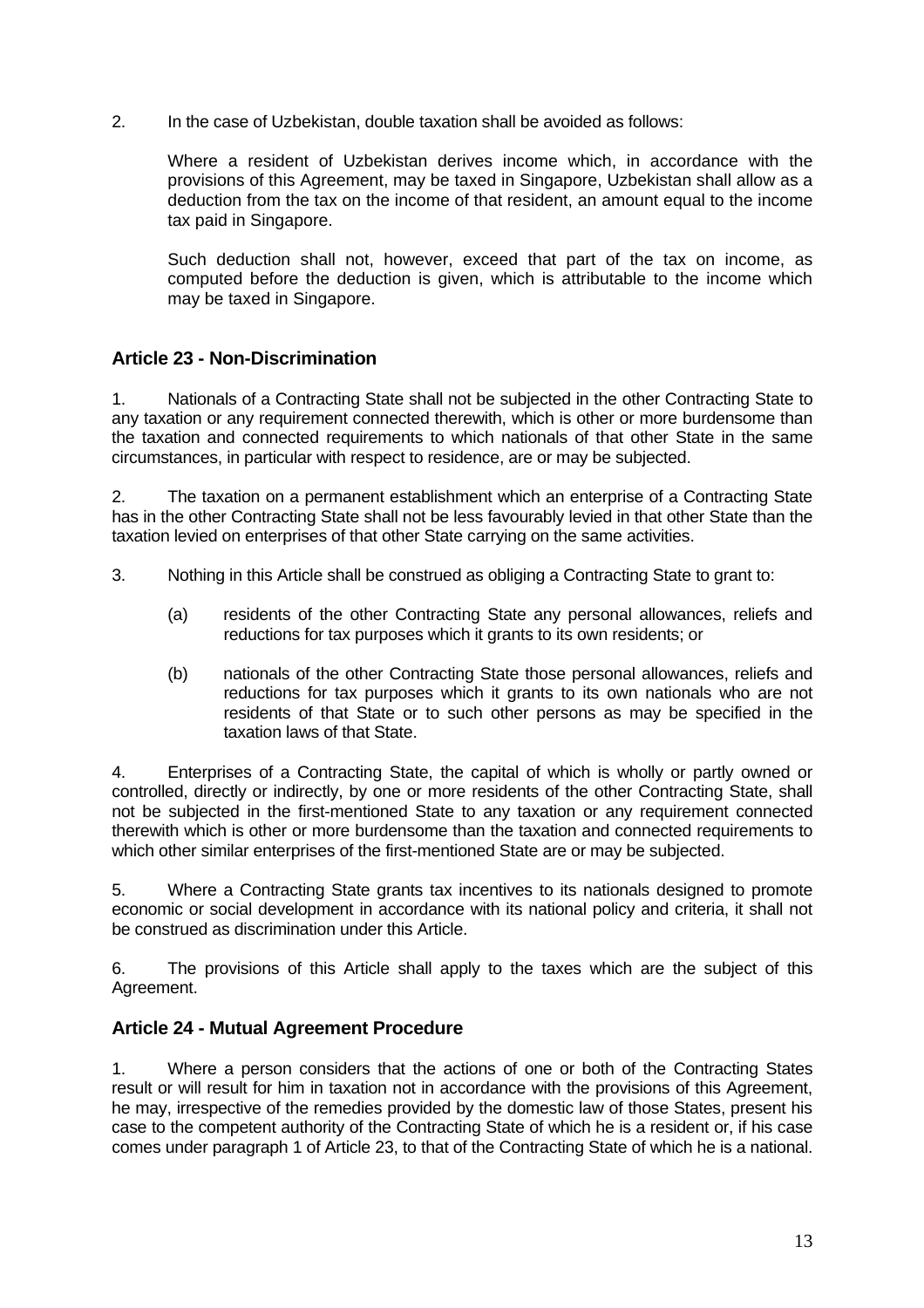The case must be presented within 3 years from the first notification of the action resulting in taxation not in accordance with the provisions of the Agreement.

2. The competent authority shall endeavour, if the objection appears to it to be justified and if it is not itself able to arrive at a satisfactory solution, to resolve the case by mutual agreement with the competent authority of the other Contracting State, with a view to the avoidance of taxation which is not in accordance with the Agreement. Any agreement reached shall be implemented notwithstanding any time limits in the domestic law of the Contracting States.

3. The competent authorities of the Contracting States shall endeavour to resolve by mutual agreement any difficulties or doubts arising as to the interpretation or application of the Agreement. They may also consult together for the elimination of double taxation in cases not provided for in the Agreement.

4. The competent authorities of the Contracting States may communicate with each other directly for the purpose of reaching an agreement in the sense of the preceding paragraphs. When it seems advisable in order to reach an agreement to have an oral exchange of opinions, such exchange may take place through a Commission consisting of representatives of the competent authorities of the Contracting States.

## **Article 25 - Exchange Of Information**

1. The competent authorities of the Contracting States shall exchange such information as is necessary for carrying out the provisions of this Agreement or of the domestic laws of the Contracting States concerning taxes covered by the Agreement insofar as the taxation thereunder is not contrary to the Agreement. Any information received by a Contracting State shall be treated as secret in the same manner as information obtained under the domestic laws of that State, and shall be disclosed only to persons or authorities (including courts and administrative bodies) concerned with the assessment or collection of, the enforcement or prosecution in respect of, or the determination of appeals in relation to, the taxes covered by the Agreement. Such persons or authorities shall use the information only for such purposes. They may disclose the information in public court proceedings or in judicial decisions.

2. In no case shall the provisions of paragraph 1 be construed so as to impose on a Contracting State the obligation:

- (a) to carry out administrative measures at variance with the laws and administrative practice of that or of the other Contracting State;
- (b) to supply information which is not obtainable under the laws or in the normal course of the administration of that or of the other Contracting State;
- (c) to supply information which would disclose any trade, business, industrial, commercial or professional secret or trade process, or information, the disclosure of which would be contrary to public policy (ordre public).

#### **Article 26 - Members Of Diplomatic Missions And Consular Posts**

Nothing in this Agreement shall affect the fiscal privileges of members of diplomatic missions or consular posts under the general rules of international law or under the provisions of special agreements.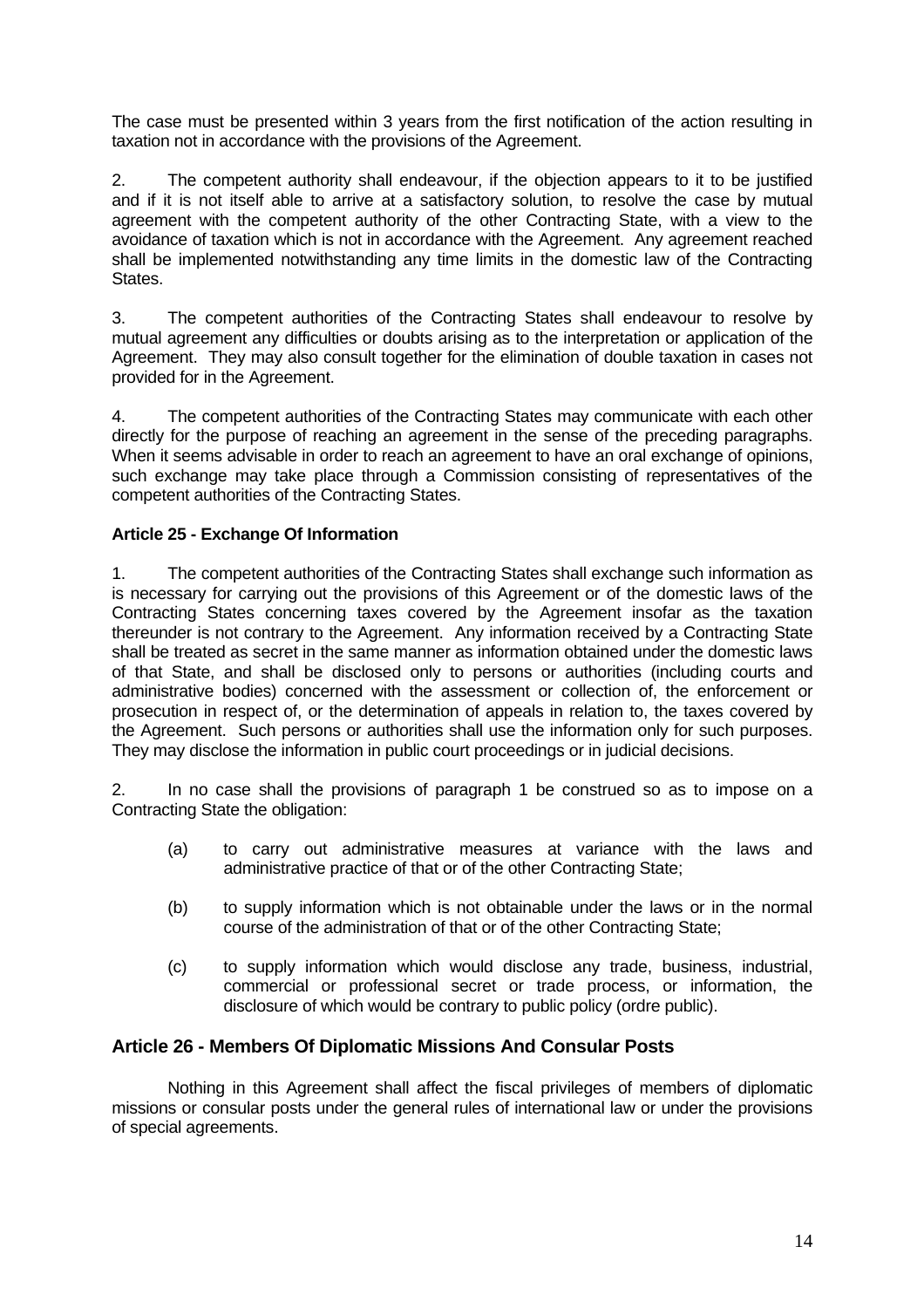## **Article 27 - Entry Into Force**

1. Each of the Contracting States shall notify to the other the completion of the procedures required by its law for the bringing into force of this Agreement.

2. The Agreement shall enter into force on the date of the receipt of the later of these notifications and its provisions shall have effect:

(a) in the case of Singapore:

in respect of tax chargeable for any year of assessment beginning on or after 1 January in the second calendar year following the year in which the Agreement enters into force.

- (b) in the case of Uzbekistan:
	- (i) in respect of taxes withheld at source, on income derived on or after 1 January in the calendar year next following the year in which the Agreement enters into force;
	- (ii) in respect of other taxes on income, for taxes chargeable for any calendar year beginning on or after 1 January in the calendar year next following the year in which the Agreement enters into force.

#### **Article 28 - Termination**

This Agreement shall remain in force until terminated by a Contracting State. Either Contracting State may terminate the Agreement, through diplomatic channels, by giving notice of termination at least six months before the end of any calendar year after the expiration of a period of five years from the date of its entry into force. In such event, the Agreement shall cease to have effect:

(a) in the case of Singapore:

in respect of tax chargeable for any year of assessment beginning on or after 1 January in the second calendar year following the year in which the notice is given.

- (b) in the case of Uzbekistan:
	- (i) in respect of taxes withheld at source, on income derived on or after 1 January in the calendar year next following the year in which the notice of the termination is received;
	- (ii) in respect of other taxes on income, for taxes chargeable for any calendar year beginning on or after 1 January in the calendar year next following the year in which the notice of termination is received.

 IN WITNESS WHEREOF the undersigned, duly authorised thereto, have signed this Agreement.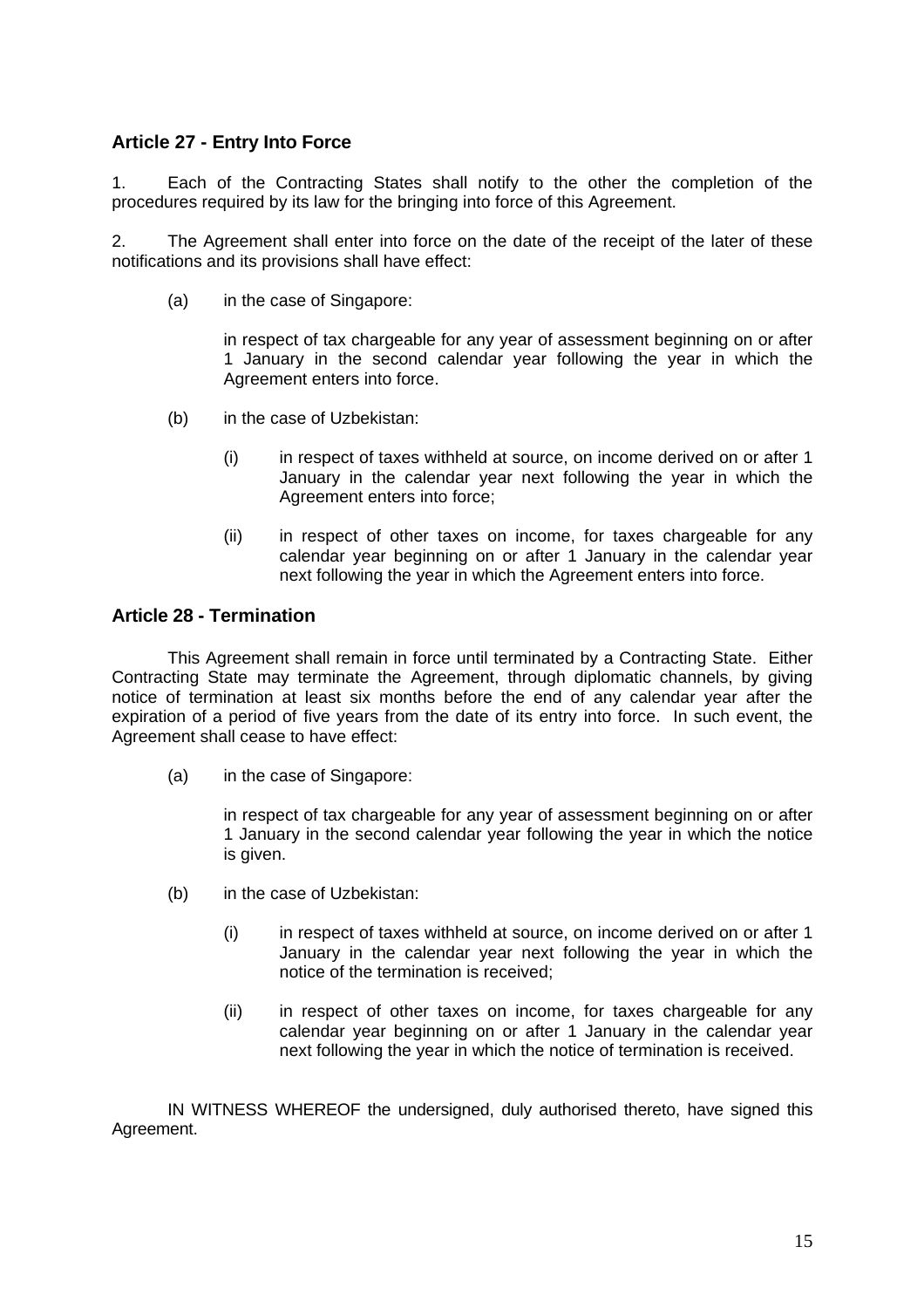DONE in duplicate at Singapore this 24<sup>th</sup> day of July 2008, in the Uzbek and English languages, both texts being equally authentic. In case of divergence between the two texts, the English text shall prevail.

**For the Government of the Republic of Singapore** 

**For the Government of the Republic of Uzbekistan** 

**Tharman Shanmugaratnam Minister for Finance** 

**Botor Parpiev Chairman of the State Tax Committee** 

# **ANNEX A**

## **PROTOCOL AMENDING THE AGREEMENT BETWEEN THE GOVERNMENT OF THE REPUBLIC OF SINGAPORE AND THE GOVERNMENT OF THE REPUBLIC OF UZBEKISTAN FOR THE AVOIDANCE OF DOUBLE TAXATION AND THE PREVENTION OF FISCAL EVASION WITH RESPECT TO TAXES ON INCOME SIGNED AT SINGAPORE ON 24 JULY 2008**

The Government of the Republic of Singapore and the Government of the Republic of Uzbekistan,

Desiring to amend the Agreement between the Government of the Republic of Singapore and the Government of the Republic of Uzbekistan for the avoidance of double taxation and the prevention of fiscal evasion with respect to taxes on income signed at Singapore on 24 July 2008 (hereinafter referred to as "the Agreement"),

Have agreed as follows:

#### **Article 1**

Article 25 of the Agreement is deleted and replaced by the following:

#### **"Article 25 – Exchange of Information**

1. The competent authorities of the Contracting States shall exchange such information as is foreseeably relevant for carrying out the provisions of this Agreement or to the administration or enforcement of the domestic laws concerning taxes of every kind and description imposed on behalf of the Contracting States, or of their political subdivisions or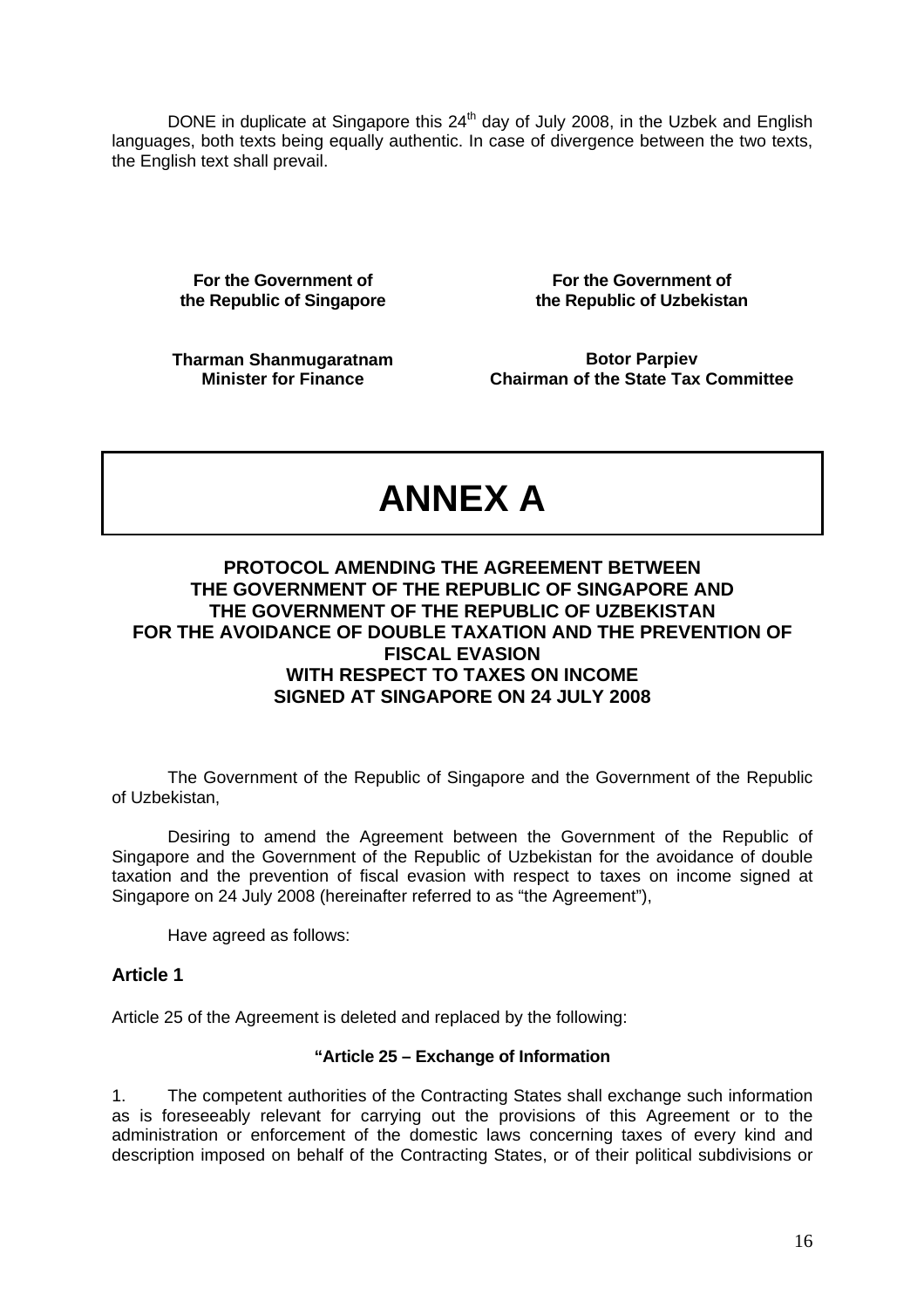local authorities, insofar as the taxation thereunder is not contrary to the Agreement. The exchange of information is not restricted by Articles 1 and 2.

2. Any information received under paragraph 1 by a Contracting State shall be treated as secret in the same manner as information obtained under the domestic laws of that State and shall be disclosed only to persons or authorities (including courts and administrative bodies) concerned with the assessment or collection of, the enforcement or prosecution in respect of, the determination of appeals in relation to the taxes referred to in paragraph 1, or the oversight of the above. Such persons or authorities shall use the information only for such purposes. They may disclose the information in public court proceedings or in judicial decisions.

3. In no case shall the provisions of paragraphs 1 and 2 be construed so as to impose on a Contracting State the obligation:

(a) to carry out administrative measures at variance with the laws and administrative practice of that or of the other Contracting State;

to supply information which is not obtainable under the laws or in the normal course of the administration of that or of the other Contracting State;

(c) to supply information which would disclose any trade, business, industrial, commercial or professional secret or trade process, or information the disclosure of which would be contrary to public policy (ordre public).

4. If information is requested by a Contracting State in accordance with this Article, the other Contracting State shall use its information gathering measures to obtain the requested information, even though that other State may not need such information for its own tax purposes. The obligation contained in the preceding sentence is subject to the limitations of paragraph 3 but in no case shall such limitations be construed to permit a Contracting State to decline to supply information solely because it has no domestic interest in such information.

5. In no case shall the provisions of paragraph 3 be construed to permit a Contracting State to decline to supply information solely because the information is held by a bank, other financial institution, nominee or person acting in an agency or a fiduciary capacity or because it relates to ownership interests in a person."

## **Article 2**

1. Each of the Contracting States shall notify to the other the completion of the procedures required by its law for the bringing into force of this Protocol.

2. The Protocol shall enter into force on the first day of the month following the date of receipt of the later of these notifications and its provisions shall have effect:

(a) in the case of Singapore:

in respect of tax chargeable for any year of assessment beginning on or after 1 January in the second calendar year following the year in which the Protocol enters into force.

(b) in the case of Uzbekistan: